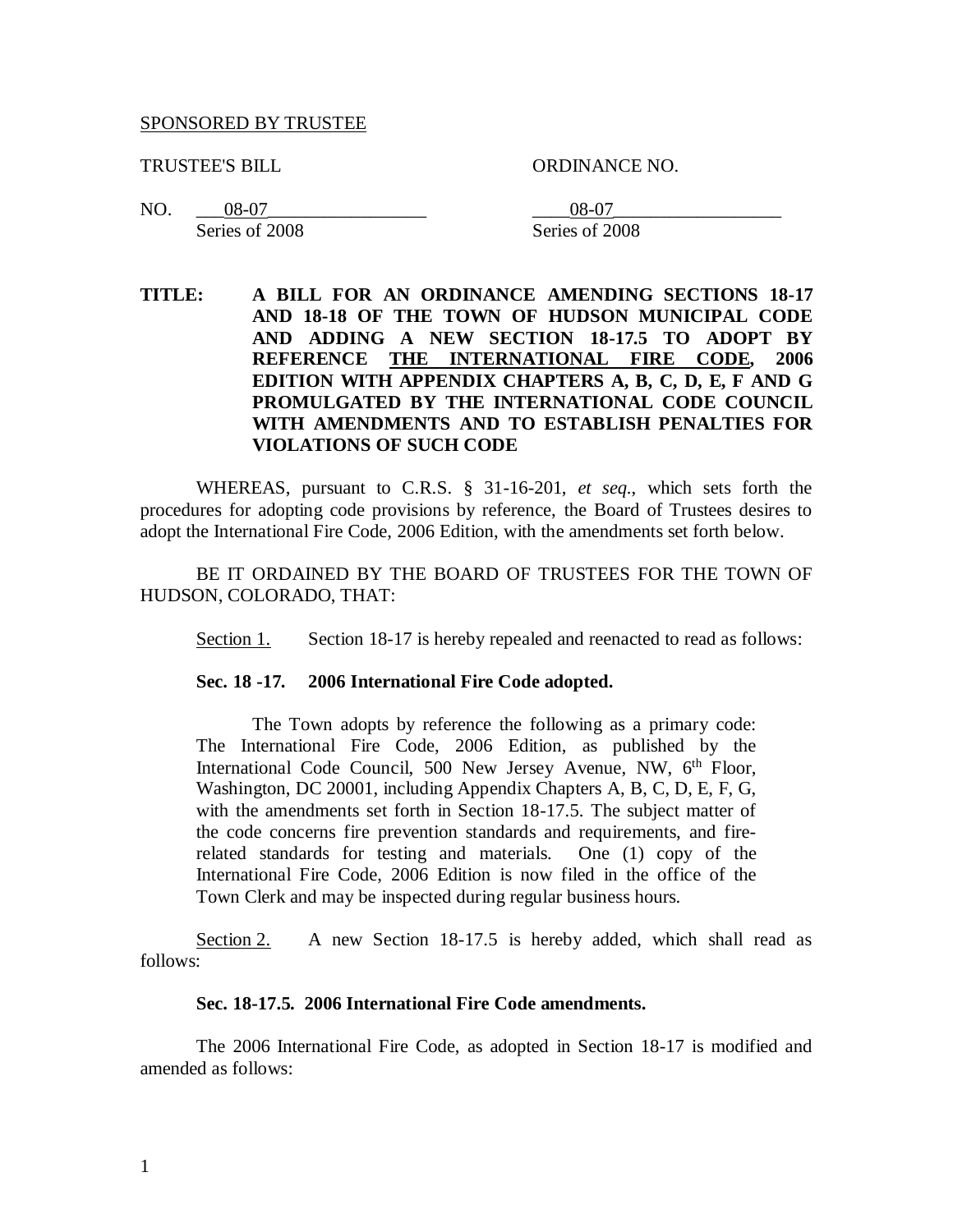### CHAPTER 1 ADMINISTRATION

#### SECTION 101 -GENERAL

Section 101.1 of the International Fire Code is amended to read:

101.1 Title. This Code shall be known as the Fire Code of the Town of Hudson, may be cited as such, and will be referred to herein as "this Code."

## SECTION 102 - APPLICABILITY

Section 102.6 of the International Fire Code is amended to read:

102.6 Referenced codes and standards. The codes and standards referenced in this Code shall be those that are listed in Chapter 45 except that references to National Fire Protection Association standards shall refer to the most current edition of such standard and all references to the ICC Electrical Code shall mean the currently adopted electrical code by the Town. Such codes and standards shall be considered part of the requirements of this Code to the prescribed extent of each such reference. Where the differences occur between the provisions of this Code and the referenced standards, the provisions of this Code shall apply

Section 102 of the International Fire Code is amended by the addition of a new section to read:

102.10 Application of residential code. Where structures are designed and constructed in accordance with the International Residential Code, the provisions of this code shall apply as follows:

> 1. Construction and design provisions: Provisions of this code pertaining to the exterior of the structure shall apply including, but not limited to, premises identification, fire apparatus access, and water supplies. Construction permits for systems and equipment utilized in the interior or exterior of the structure shall also apply.

> 2. Administrative, operational, and maintenance provisions: All such provisions of this code shall apply.

References in this code to one- and two-family dwellings and townhouses shall apply to structures under the scope of the International Residential Code except as limited by this section.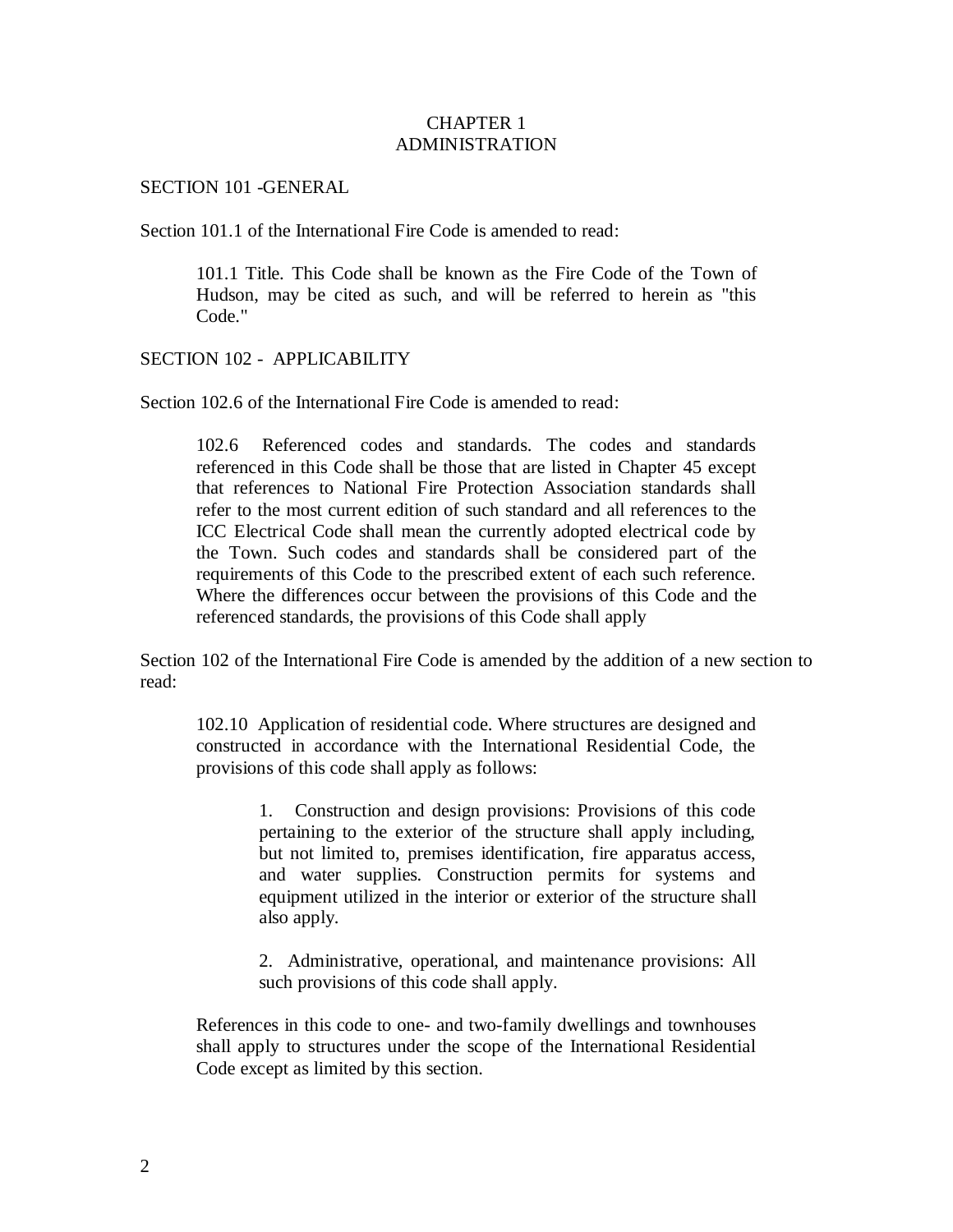SECTION 104 - GENERAL AUTHORITY AND RESPONSIBILITIES

Section 104.11 of the International Fire Code is amended by the addition of new sections to read:

104.11.4 Controlling scene. During any emergency described in 104.11, including the investigation of the cause of such emergency, the Incident Commander or authorized representative shall be permitted to control or prohibit the approach to the scene of such emergency by any vehicle, vessel, or person.

04.11.5 Utilities. The Chief or any member of the Fire Department shall have the authority, in time of emergency, to order the disconnection of gas or electrical utilities to a building when deemed necessary for the public safety, without liability therefore.

104.11.6 Private water supply. The Chief or any member of the Fire Deportment shall have the authority, in time of emergency, to commandeer privately owned water supplies when deemed necessary for the public safety.

104.11.7 Evacuation. The Chief or any member of the Fire Department shall have the authority, in time of emergency, to order the evacuation of a building or structure when deemed necessary for the safety of occupants thereof, and it shall be unlawful for any person to refuse to evacuate upon such order, or to resist or obstruct the evacuation of other persons.

104.11.8 Disaster authority. The Chief or any member of the Fire Department shall have the authority during the period of a federal, state, or city emergency or disaster declaration to evacuate areas, control traffic or take other action, or take no action as necessary to deal with a situation when such action or inaction may save lives, prevent human suffering or mitigate property damage. An action or inaction is "effective" if it in any way contributes or can reasonably be thought to contribute to preserving lives or property or prevent human suffering.

SECTION 105 — PERMITS

Section 105.6.30 of the International Fire Code is amended to read:

105.6.30 Open burning. An operational permit is required for the kindling or maintaining of an open fire or a fire on any public street, alley, road, or other public or private ground. Instructions and stipulations of the permit shall be adhered to. No such permit shall be required for recreational fires and agricultural burns or where burning is regulated pursuant to regulations promulgated under C.R.S. § 25-7-123 and regulated by the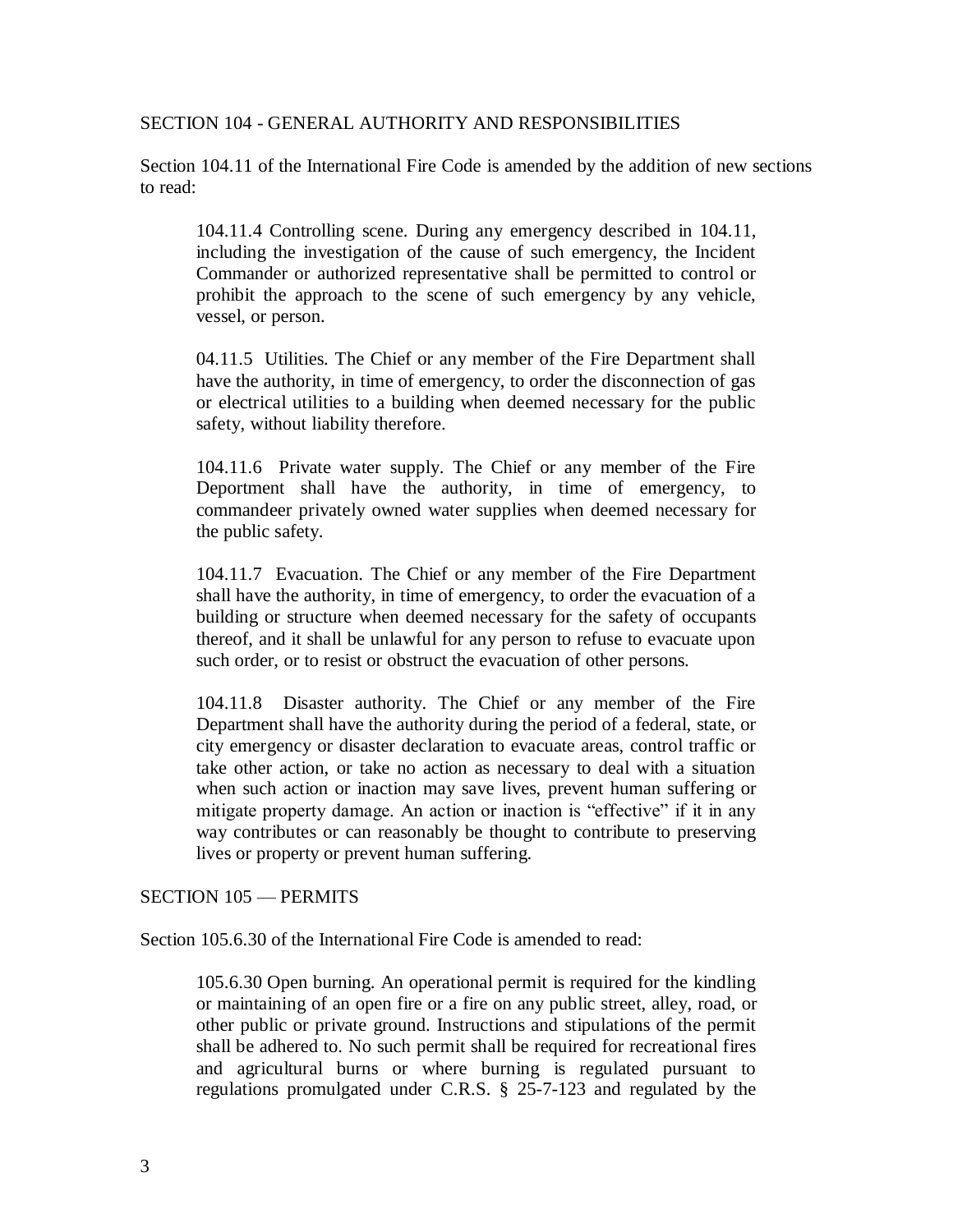Weld County Department of Public Health and Environment.

Section 105.6.30 of the International Fire Code is amended by the addition of a new section to read:

105.6.30.1 Burn bans. All open fires may be prohibited when the Fire Chief deems necessary to reduce the danger of wildfires where the danger of forest or grass fires has been found to be high, based on competent evidence. For purposes of this paragraph competent evidence may include, but is not limited to, the use of the National Fire Danger Ruling System and any other similar indices or information.

Section 105 of the International Fire Code is amended by the addition of new sections to read

105.8 Permit fees. The fees for the permits, inspections, and services authorized by this code shall be assessed in accordance with the fee schedule adopted by resolution of the Town of Hudson's Board of **Trustees**.

105.8.1 Permits requiring plan reviews and/or inspections. Where the issuance of a permit requires a plan review or inspection or both, the applicable plan review and/or inspection fees pursuant to Section 105.9 will be assessed.

105.9 Plan review and inspection fees. The fees for plan review and inspections shall be as follows:

- 1. For plan reviews and inspections conducted by the Town or its designee . . . \$55.00 per hour with a minimum charge of 1 hour.
- 2. For the use of outside consultants for plan reviews or inspections . . . actual cost plus fifteen (15%).

105.9.1 Payment of plan review and/or inspection fees. Plan review fees shall be paid prior to permit issuance. Inspection fees shall be paid upon receipt of billing from the Town. No Certificate of Occupancy shall be issued until all outstanding fees have been paid.

## SECTION 108. BOARD OF APPEALS.

Section 108 is replaced in its entirety as follows:

108.1 The Town of Hudson Board of Adjustment is hereby designated as the Board of Appeals and is authorized to hear and decide appeals of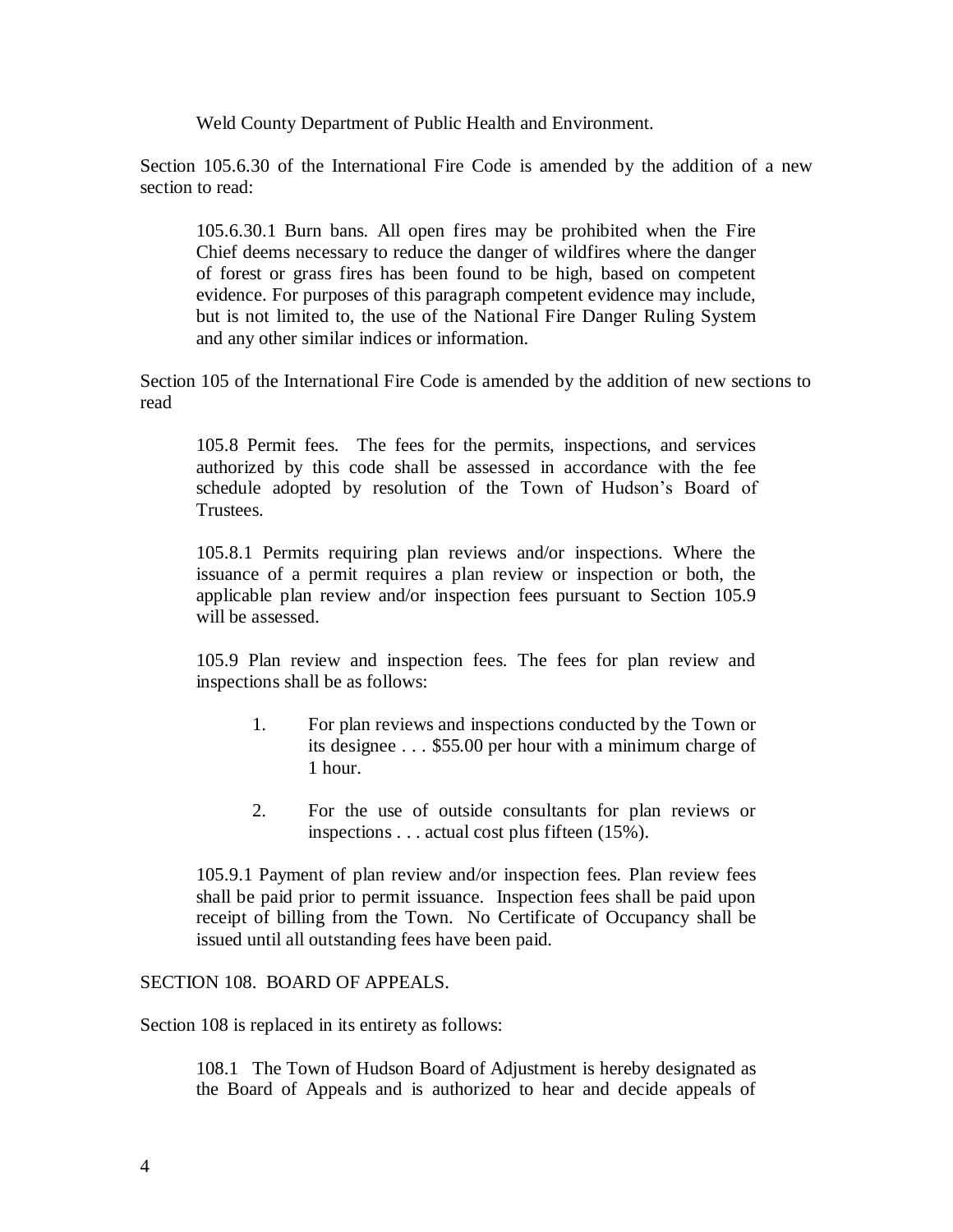orders, decisions or determinations made by the Fire Code Official relative to the application and interpretation of this code.

108.2 An application for appeal shall be based on a claim that the intent of the code or the rules legally adopted hereunder have been incorrectly interpreted, the provisions of this code do not fully apply, or an equivalent method of protection or safety is proposed. The board shall have no authority to waive requirements of this code.

108.3 The Hudson Board of Adjustment acting as the Board of Appeals shall be assisted by a hired impartial consultant who is qualified by experience and training to pass on matters pertaining to hazards of fire, explosions, hazardous conditions or fire protection systems and shall not be an employee of the Town.

### SECTION 109. VIOLATIONS

Section 109.3 of the International Fire Code is amended to read:

109.3 Violation penalties. Violations shall be punishable as set forth in Section 18-18 of the Town of Hudson Municipal Code.

Section 111.4 of the International Fire Code is amended to read:

111.4 Failure to comply. Any person who continues any work after having been served with a stop work order, except such work that a person is directed to perform to remove a violation or unsafe condition, shall be punished as set forth in Section 18-18 of the Town of Hudson Municipal Code.

## CHAPTER 2 DEFINITIONS

## SECTION 202 - GENERAL DEFINITIONS

Section 202 of the International Fire Code is amended by the addition of the following terms and their definitions:

AGRICULTURAL BURN. Open burning in the course of agricultural operations.

FIRE DEPARTMENT. The duly authorized fire protection organization with jurisdiction in the Town of Hudson.

INCIDENT COMMANDER. The individual designated with overall incident management responsibility on the scene of an emergency.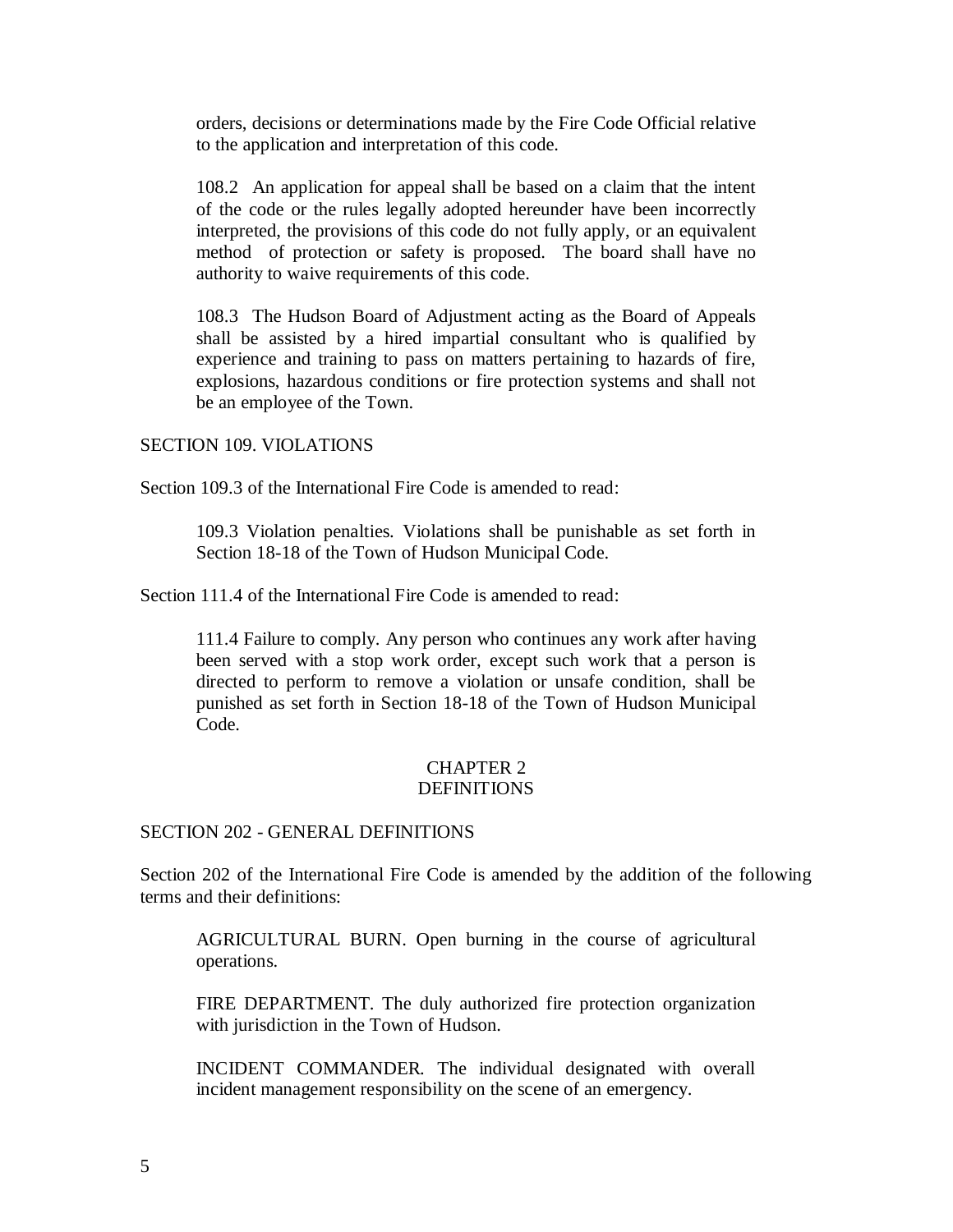# CHAPTER 5 FIRE SERVICE FEATURES

#### SECTION 508— FIRE PROTECTION WATER SUPPLIES

Section 508.3 of the International Fire Code is amended to read:

508.3 Fire flow. Fire flow requirements for buildings or portions of buildings and Facilities shall be determined in accordance with Appendix B.

Section 508.5 of the International Fire Code is amended to read:

508.5 Fire hydrant systems. Fire hydrant systems shall comply with Sections 508.5.1 through 508.5.6 and Appendix C.

# SECTION 511 PUBLIC SAFETY RADIO AMPLIFICATION SYSTEMS

The International Fire Code is amended by the addition of a new section 511 to read:

511.1 General. Public safety radio amplification systems for the enhancement of emergency services communications within buildings shall be designed, installed and maintained in accordance with this section.

511.2 Where required. Where adequate radio coverage cannot be established within a building, as defined by the fire code official, public safety radio amplification systems shall be installed in the following locations:

1. New buildings with a total building area greater than 50,000 square feel or building additions that cause the building to be greater than 50,000 square feet. For the purposes of this section, fire walls shall not be used to define separate buildings.

2 All new basements over 10,000 square feet where the design occupant load is greater than 50, regardless of the occupancy classification.

3. Existing buildings meeting the criteria of Item #1 or #2 of this section undergoing alterations exceeding 50 percent (50%) of the aggregate area of the building.

Exception: One- and two-family dwellings and townhouses.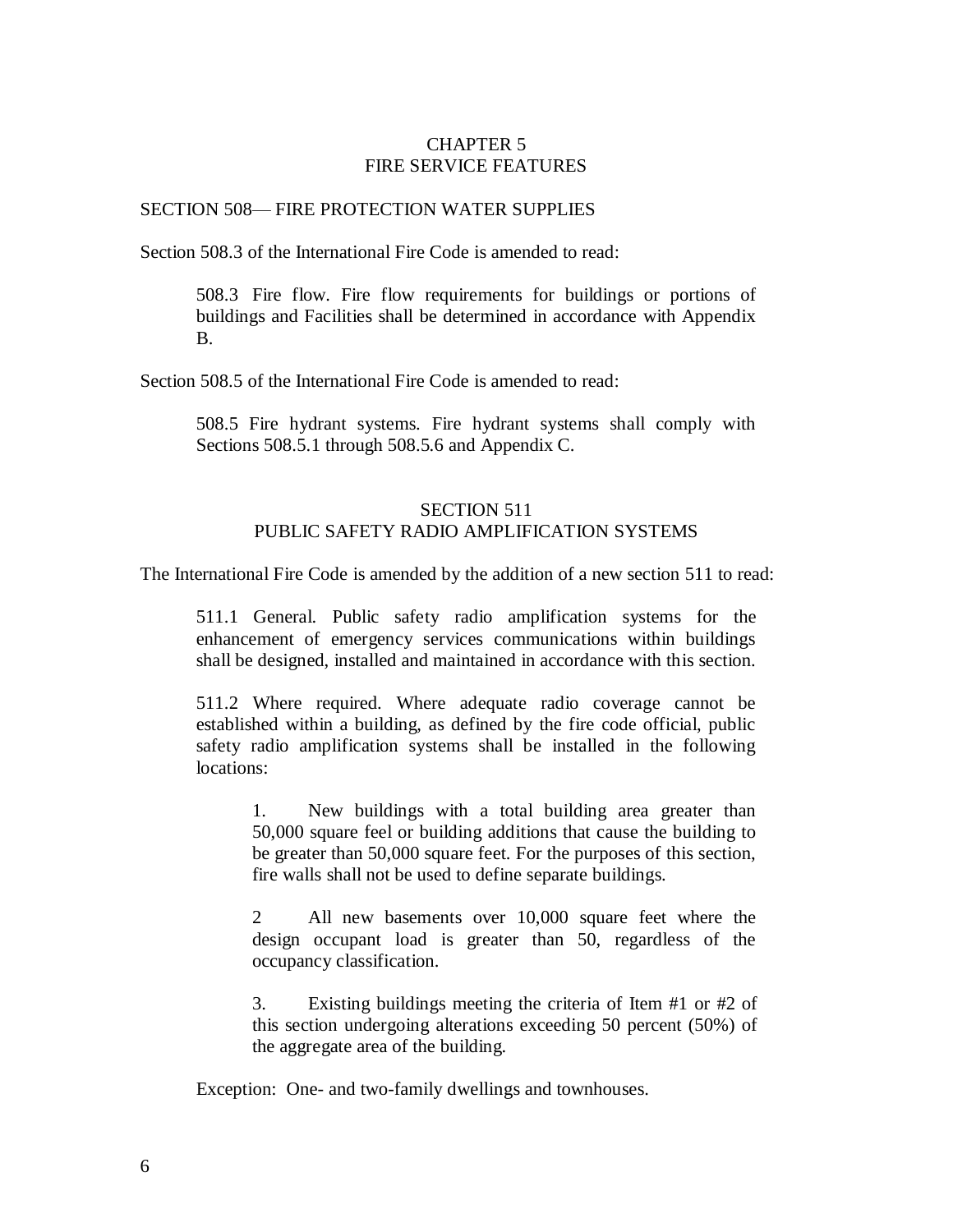511.3 Design and installation standard. Public safety radio amplification systems shall be designed and installed in accordance with the criteria established by the fire code official based on the capabilities and communication features of emergency services.

511.4 Maintenance. Public safety radio amplification systems shall be maintained in an operative condition at all times and shall be replaced or repaired where defective.

### CHAPTER 9 FIRE PROTECTION SYSTEMS

# SECTION 903 - AUTOMATIC SPRINKLER SYSTEMS

Section 903.2.7 of the International Fire Code is amended to read:

903.2.7 Group R. An automatic sprinkler system installed in accordance with Section 903.3 shall be provided throughout all buildings with a Group R fire area. Exception: One- and two-family dwellings unless otherwise required based upon fire flow, fire apparatus access or other life safety hazard as deemed by the fire code official.

## CHAPTER 32 CRYOGENIC FLUIDS

#### SECTION 3204 - STORAGE

Section 3204.3.1.1 is hereby amended to read:

3204.3.1.1 Location. Stationary containers shall be located in accordance with Section 3203.6. Containers of cryogenic fluids shall not be located within diked areas containing other hazardous materials.

#### CHAPTER 33 EXPLOSIVES AND FIREWORKS

#### SECTION 3301 - GENERAL

Section 3301.1.3 is hereby amended 10 read:

3301.1.3 Fireworks. The possession, manufacture, storage, sale, handling and use of fireworks are prohibited unless permitted by state law or local ordinance.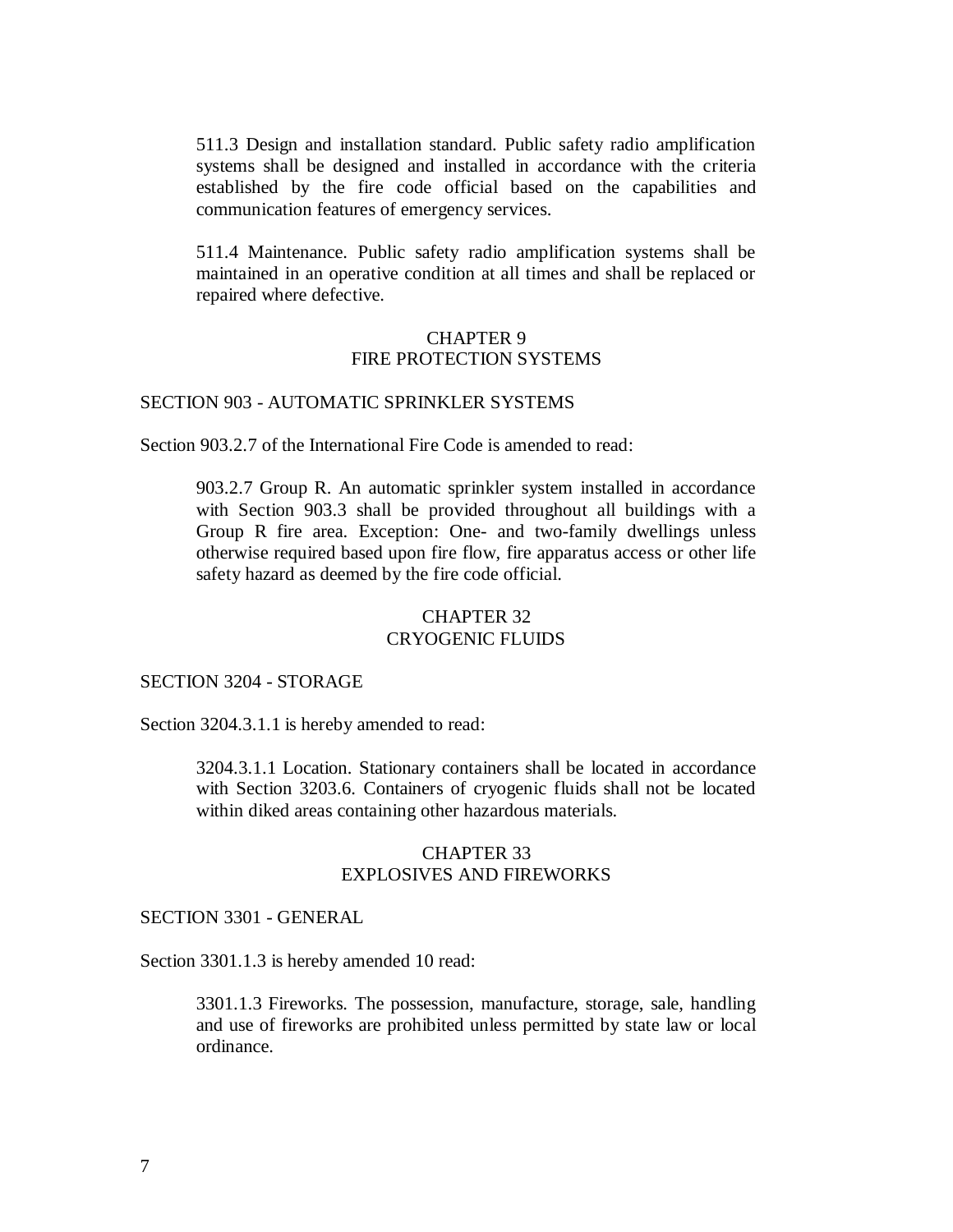## CHAPTER 34 FLAMMABLE AND COMBUSTIBLE LIQUIDS

### SECTION 3404 - STORAGE

Section 3404.2.9.5.1 is hereby amended to read:

3404.2.9.5.1 Locations of above-ground tanks. Above-ground tanks shall be located in accordance with this section.

SECTION 3406 – SPECIAL OPERATIONS.

Section 3406.2.4.4 is hereby repealed in its entirety.

# CHAPTER 38 LIQUEFIED PETROLEUM GASES

## SECTION 3804 - LOCATION OF CONTAINERS

Section 3804.2 of the International Fire Code is amended by the addition of a new section to read:

3804.2.1 Storage and use of liquefied petroleum gas in residential areas for recreational uses. The storage and use of liquefied petroleum gas in residential areas for barbeques, recreational vehicles or other recreational uses shall be limited to portable containers of 10 gallon water capacity or less per dwelling unit. The total amount to be allowed in storage or use shall be limited to 20 gallons water capacity per dwelling unit.

# APPENDIX C FIRE HYDRANT LOCATIONS AND DISTRIBUTION

## SECTION C105 - DISTRIBUTION OF FIRE HYDRANTS

Section C105.1 of the International Fire Code is amended by the addition of a new section to read:

C105.1.1 low density residential. An individual analysis will be conducted for each subdivision where lots within the subdivision are equal or greater than 2 acres. Low density residential shall comply with the requirements for residential areas unless the Town approves an alternative. Alternatives shall be based upon individual analysis of the proposal submitted by the developer. Cisterns, dry hydrants and open water sources are not acceptable alternatives.

Section 3. Section 18-18 is hereby repealed and reenacted to read as follows: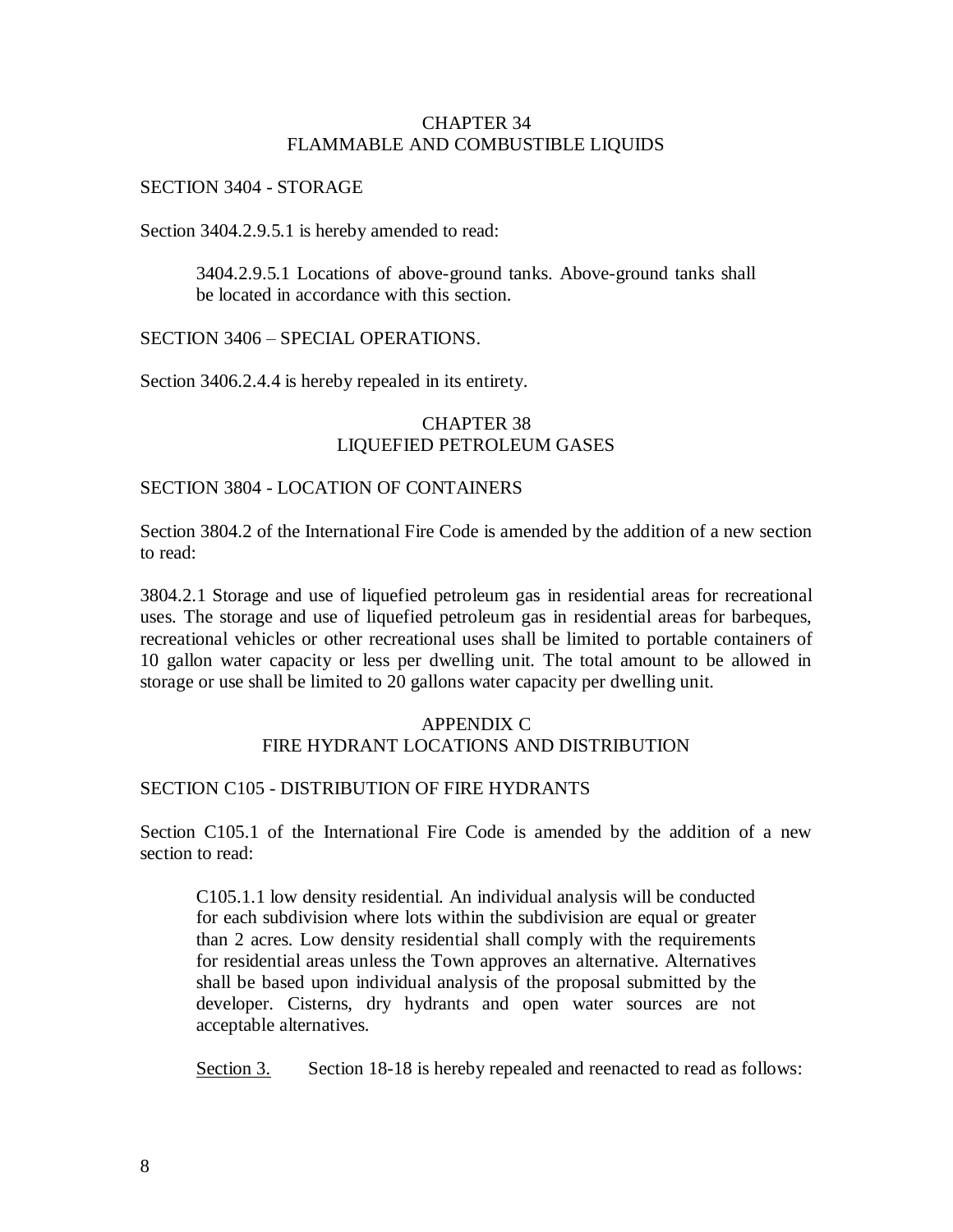#### **Sec. 18 -18. Fire Code violation; penalty.**

In addition to the penalty provisions contained in the International Fire Code, 2006 Edition**,** any person that violates any of the provisions of the International Fire Code, 2006 Edition, as adopted by reference by the Town shall be guilty of a misdemeanor and, upon conviction thereof, shall be fined the sum of not more than four hundred ninety-nine dollars (\$499.00) for each such violation. Each day in which such a violation occurs or continues shall constitute a separate violation.

Section 4. Safety Clause. The Town Board of Trustees hereby finds, determines, and declares that this ordinance is promulgated under the general police power of the Town of Hudson, that it is promulgated for the health, safety, and welfare of the public, and that this ordinance is necessary for the preservation of health and safety and for the protection of public convenience and welfare. The Board of Trustees further determines that the ordinance bears a rational relation to the proper legislative object sought to be attained.

Section 5. Severability. If any clause, sentence, paragraph, or part of this ordinance or the application thereof to any person or circumstances shall for any reason be adjudged by a court of competent jurisdiction invalid, such judgment shall not affect application to other persons or circumstances.

Section 6. Effective Date. This Ordinance shall become effective thirty (30) days after final publication.

INTRODUCED, READ IN FULL, AND ADOPTED this \_\_\_\_\_ day of  $. \ 2008.$ 

TOWN OF HUDSON, COLORADO

\_\_\_\_\_\_\_\_\_\_\_\_\_\_\_\_\_\_\_\_\_\_\_\_\_\_\_\_\_

ATTEST:

Neal Pontius, Mayor

\_\_\_\_\_\_\_\_\_\_\_\_\_\_\_\_\_\_\_\_\_\_\_\_\_\_\_\_\_\_\_\_ Judith A. McGill, Town Clerk Pro Tem